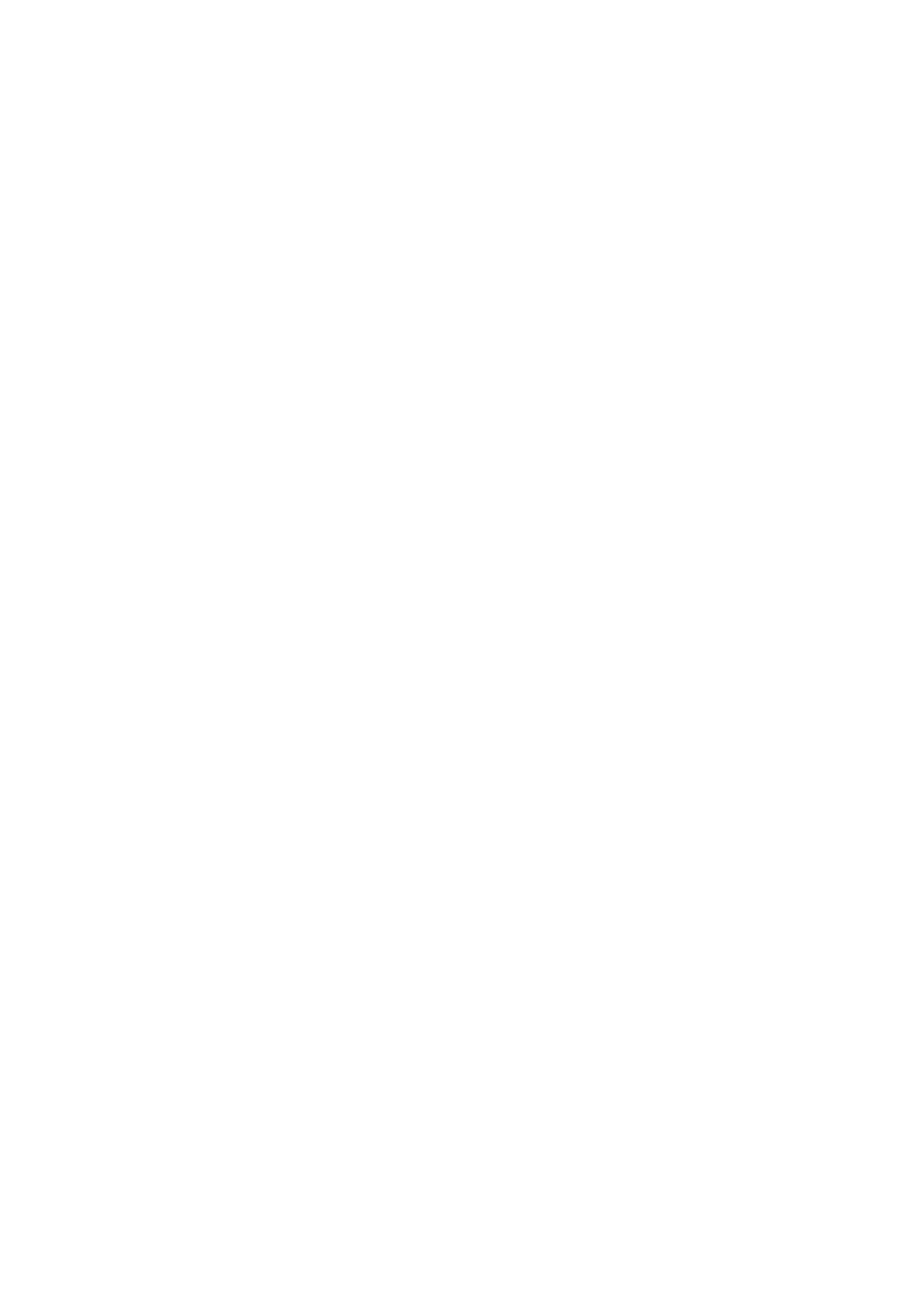# **Contents**

| 1 General description of the work            |    |
|----------------------------------------------|----|
| 2 Structure of the thesis                    | 8  |
| 3 Resumé                                     | 10 |
| 4 Presentation of the results                | 12 |
| List of papers, on which the thesis is based | 13 |
| Other references                             | 15 |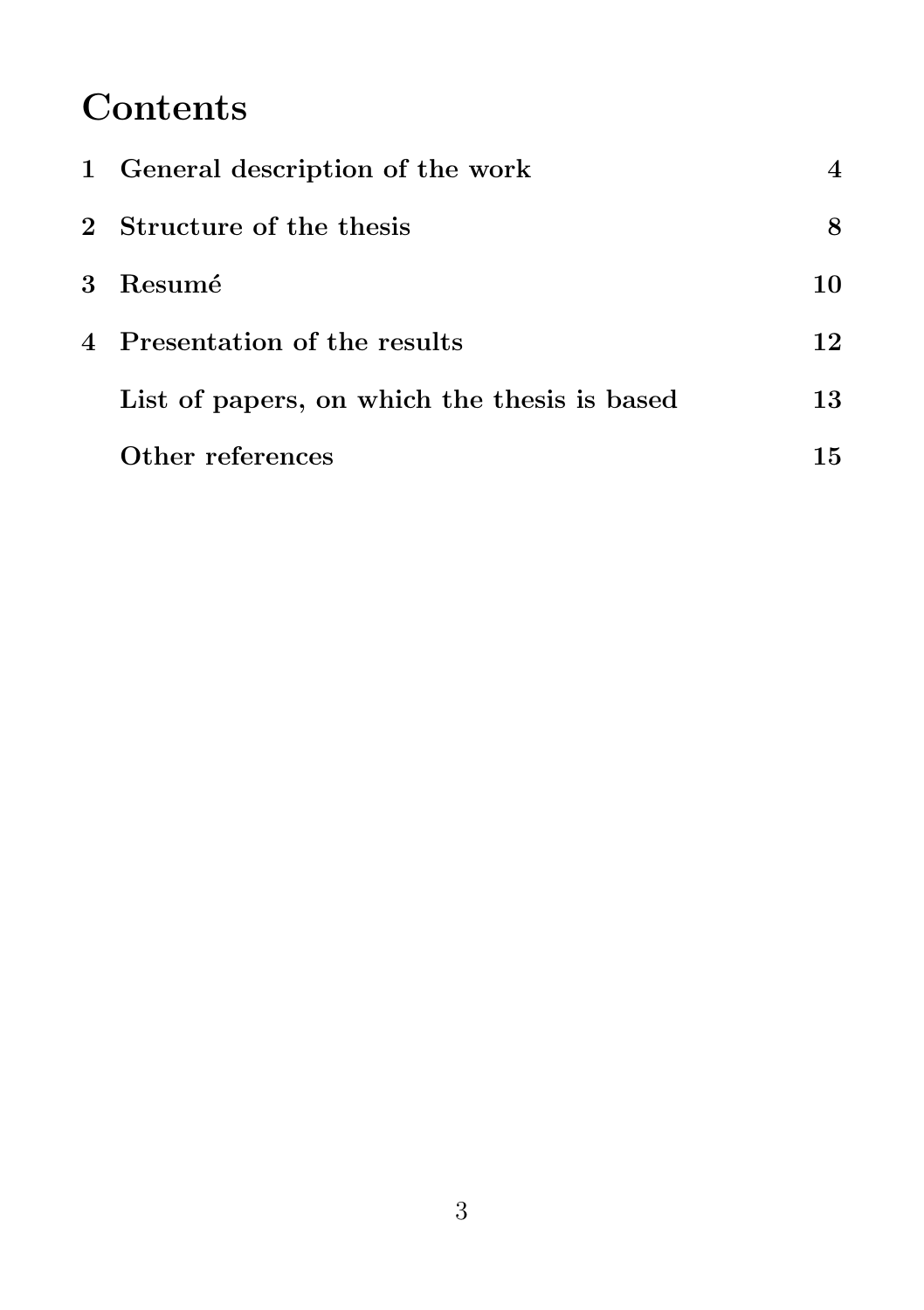# 1 General description of the work

The thesis is devoted to three-body antikaon-nucleon systems, which are exotic objects containing nucleon(s) and antikaon(s). An interest to such exotic systems rose recently after the statement [21, 22] that deep and narrow quasi-bound states can exist in the  $\bar{K}NN$  and  $\overline{K}NNN$  systems. We performed a series of calculations devoted to different properties of the  $\bar{K}NN$  and  $\bar{K}\bar{K}N$  systems [1]–[20]. Namely, quasi-bound states in  $K^-pp$  and  $K^-K^-p$  were investigated. the low-energy elastic  $K^-d$  scattering amplitudes and the lowest level of the kaonic deuterium were evaluated. Three-body Faddeev-type equations, exactly describing three-body dynamics, were solved with accurate two-body potentials. A special attention was given to the "main" antikaon-nucleon interaction, several models of the interaction were constructed.

Dynamically exact Faddeev-type Alt-Grassberger-Sandhas (AGS) equations [23] were solved for the states and processes mainly caused by strong interactions. Since the  $\bar{K}N$  interaction is coupled to the  $\pi\Sigma$  channel, the three-body system of the coupled  $\bar{K}NN$  and  $\pi\Sigma N$ channels was investigated, and the original AGS formalism was extended accordingly. Two methods of looking for a pole position in the complex energy plane were used. The first one is the obvious direct search in the complex plane. One more, a  $1/|\text{Det}(z)|^2$  method was suggested and used in [8, 10]. It was demonstrated that the second method is accurate enough for relatively narrow and clearly pronounced resonances. The exotic atom, kaonic deuterium, was studied using some version of Faddeev equations [24], which allows to include Coulomb interaction into the consideration.

We constructed models of all two-body interactions being the input for the three-body equations, except the NN potential. The reason is the fact that existing models of  $\bar{K}N$  and  $\Sigma N$  interactions were too complicated to be used in few-body calculations or not accurate in reproducing two-body experimental data. Several versions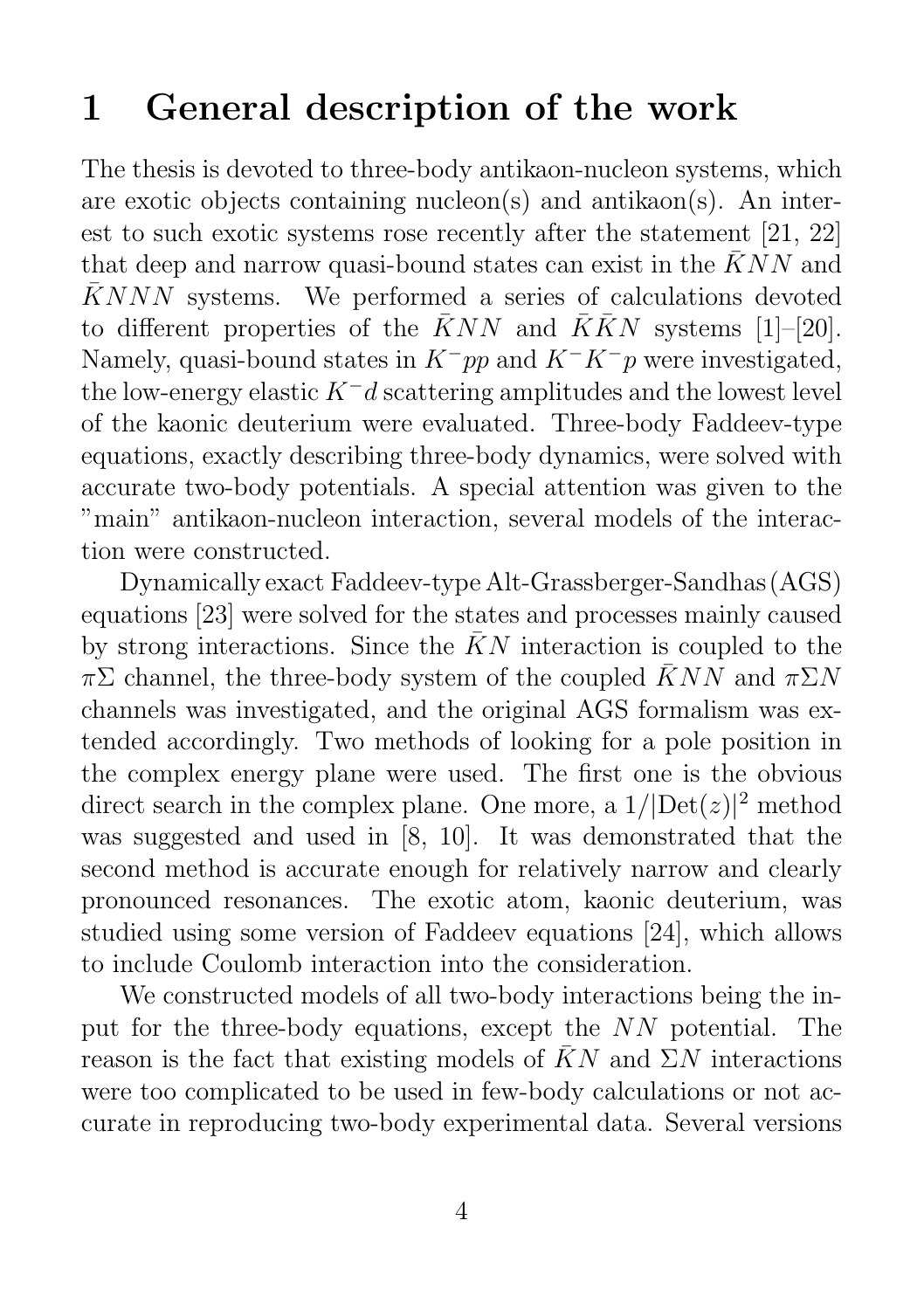of the potentials were constructed. In particular, we chose different forms of the antikaon-nucleon potential and fitted their parameters to the experimental data: the accurately measured threshold branching ratios, elastic and inelastic low-energy  $K^-p$  cross-sections, and 1s level shift and width of kaonic hydrogen (which, sticktly speaking, is the "antikaonic hydrogen").

A shift and a width of the 1s level of the atom are caused by the strong interaction being additional to the Coulomb one. The first versions of our  $\bar{K}N$  potentials, constructed and used in [3, 13, 14, 15] were fitted to the KEK data on kaonic hydrogen [25]. After appearance of more accurate data from the SIDDHARTA collaboration [26], the parameters were refitted. Most authors of the antikaon-nucleon potentials do not reproduce the shift and the width directly, but through a simple Deser-like formula [27]. The formula connects the characteristics of a mesonic atom with the scattering length of the strong interaction, leading to the shift. It was demonstrated by several authors (e.g. by us in [3]) that the formula, which was derived for the  $\pi N$  system, gives error  $\sim 10\%$  for the  $\bar{K}N$  interaction. Our  $\bar{K}N$  potentials reproduce the data on kaonic hydrogen directly.

An opened question of the antikaon-nucleon interaction is the nature of the  $\Lambda(1405)$  resonance, which couples the higher  $\bar{K}N$  channel with the lower  $\pi\Sigma$  channel. There are two versions of the structure of the resonance: the first says that it is a single pole, corresponding to a resonance in  $\pi\Sigma$  and a quasi-bound state in  $\bar{K}N$ . Another one came from chirally based models, which have two such poles. Due to this we constructed three models of the antikaon-nucleon interaction: phenomenological  $\bar{K}N - \pi \Sigma$  potentials with one- and two-pole structure of the  $\Lambda(1405)$  resonance and a chirally motivated  $\bar{K}N-\pi\Sigma-\pi\Lambda$  potential, which has the two-pole  $\Lambda(1405)$  resonance structure by construction. All three models describe the low-energy antikaon-nucleon experimental data with equally high level of accuracy.

The remained potentials, specially constructed for the three-body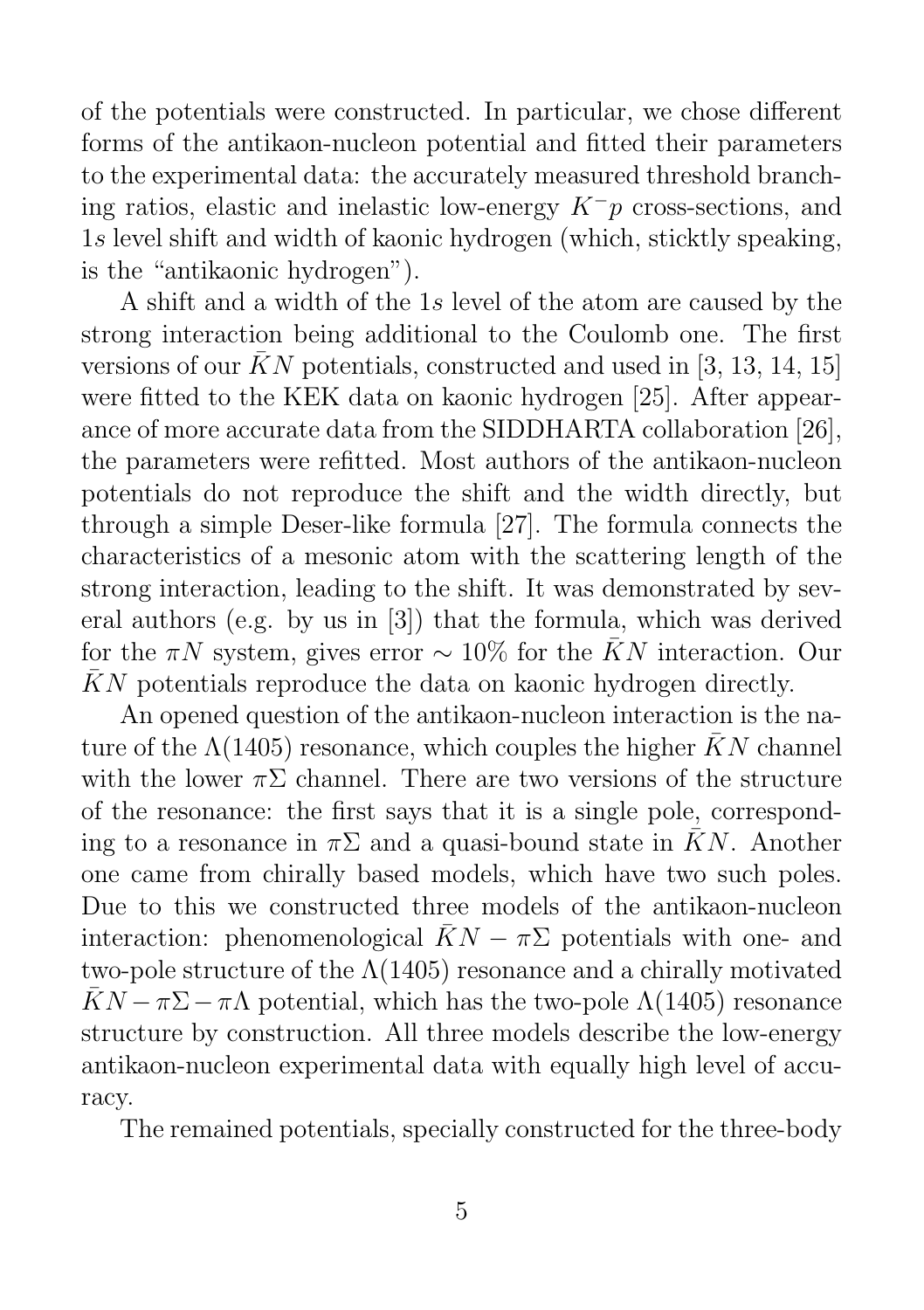calculations, are: the  $\Sigma N$  potential, which is coupled to the  $\Lambda N$ channel in the  $I = 1/2$  isospin state, and the  $\overline{K}\overline{K}$  potential. Experimental information on the  $\Sigma N$  interactions is more scanty than on the antikaon-nucleon one, and is simply absent in the case of the interaction of two antikaons. Due to this the parameters of the  $I = 1/2$   $\Sigma N - \Lambda N$  and  $I = 3/2$   $\Sigma N$  potentials were fitted to the existing experimental data, while the phenomenological  $\bar{K}\bar{K}$  potential was constructed using phase shifts provided by some theoretical model. The nucleon-nucleon potential is known very well, it was taken from other papers. Several versions of all potentials were used in our three-body calculations.

Our calculations of the  $K^-pp$  quasi-bound state [1, 2, 12], being among the first ones, were repeated later [8] with more advanced antikaon-nucleon potentials. The binding energy and the width of the state were predicted for the three  $\bar{K}N$  potentials. Investigations of the quasi-bound state in the  $K^-pp$  system were also performed by other authors. All theoretical results agree on the fact that the quasibound state really exists. But since different methods were used for description of the three-body dynamics with various two-body inputs, the obtained theoretical results differ significantly between themselves.

The question of the quasi-bound state in the  $K^-pp$  system is far from being settled also from experimental point of view. The first experimental evidence of the quasi-bound state existence occurred in the FINUDA experiment at the DAΦNE  $e^+e$  collider [28]. Recently performed new analyses of old experiments: OBELIX at CERN [29] and DISTO at SATURNE [30], - also claimed the observation of the state. However, there are doubts, whether the observed structures really correspond to the quasi-bound  $K^-pp$  state. The experimental results differ each from other in the same way as the theoretical ones. Moreover, all the experimentally predicted binding energies and widths of the  $K^-pp$  quasi-bound state are far from all theoretical predictions.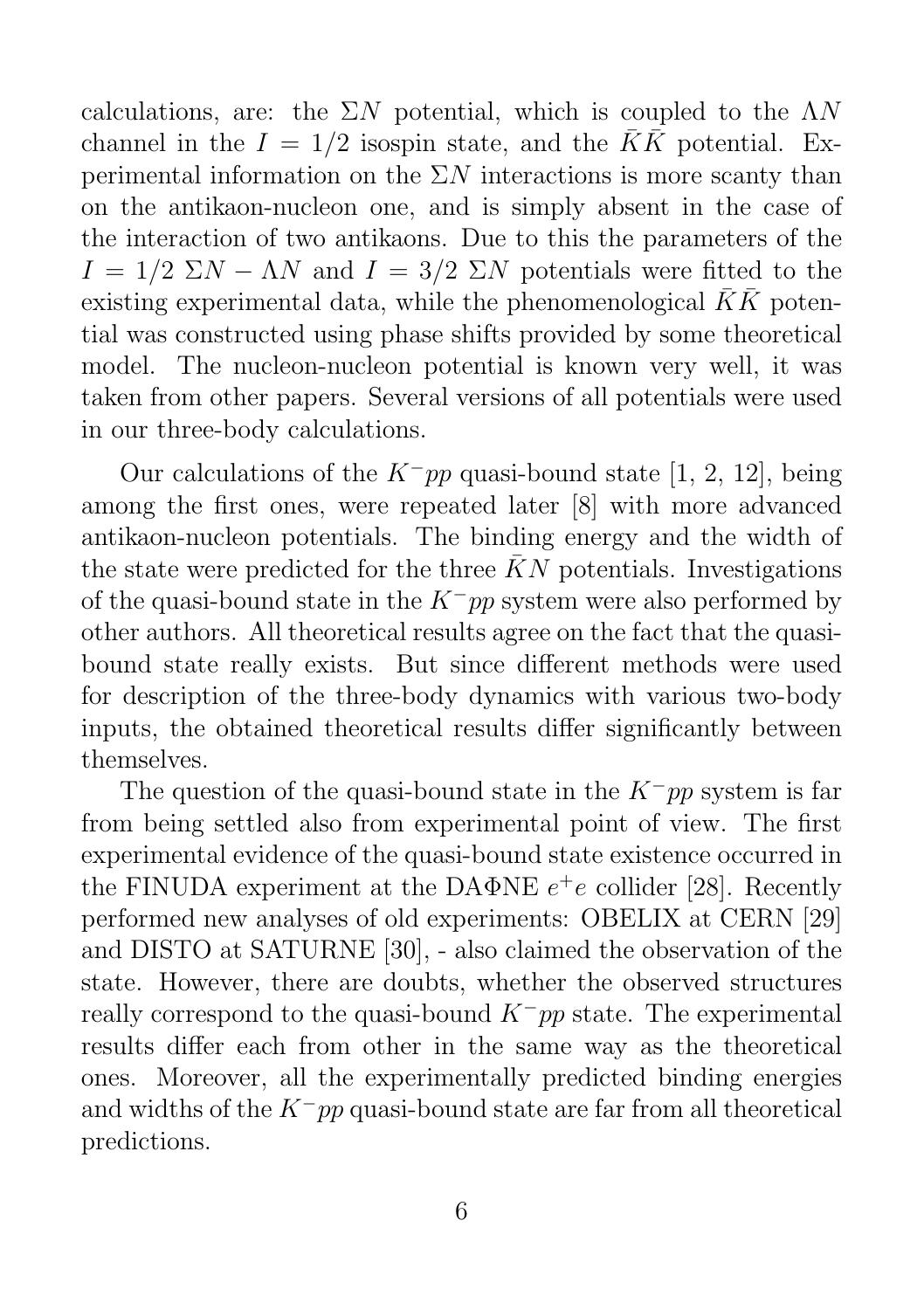Keeping in mind unclear experimental situation with the  $K^-pp$ state, we also investigated another state of the lightest  $\bar{K}NN$  system, namely  $K^-d$ . In comparison with  $K^-pp$ , the  $K^-d$  system has an advantage since a process of two-body scattering of an antikaon on a deuteron can be calculated and measured. Moreover, a kaonic deuterium (the "antikaonic" deuterium), an exotic atom caused by Coulomb interaction, exists, and its 1s level shift and width can be measured.

First we checked, whether a quasi-bound state caused purely by strong antikaon-nucleon interaction, similar to that one in  $K^-pp$ , exists in the K<sup>-</sup>d system. The result was negative for all three  $\bar{K}N$  potentials. Then near-threshold  $K^-d$  scattering amplitudes, including the scattering length, were calculated. Unfortunately, experimental data at such low energies hardly can be accurate enough, so comparison of the obtained results with eventual experiment is not possible. Due to this we used the evaluated  $K^-d$  amplitudes for approximate calculations of the characteristics of kaonic deuterium, which can be measured directly. Namely, two-body antikaon - deuteron potentials with parameters fitted to the  $K^-d$  amplitudes were used in the Lippmann-Schwinger equation together with Coulomb potential. In such a way the shift and width of the 1s level of kaonic deuterium were predicted.

The study of the  $K^-d$  system was performed with the phenomenological  $\bar{K}N$  potentials reproducing the KEK data on kaonic hydrogen first [4, 16]. After publication of the new data on the atom by SIDDHARTA collaboration, we refitted our potentials and repeated the three-body calculations [5, 6]. Finally, the chirally motivated  $\bar{K}N$  potential was constructed [17], and the properties of the  $K^-d$  system were re-investigated with the three actual antikaonnucleon potentials [7, 18, 19].

At the next step we performed dynamically exact calculations of the characteristics of kaonic deuterium [9]. Some version of Faddeev equations with Coulomb and strong interactions [24] was solved with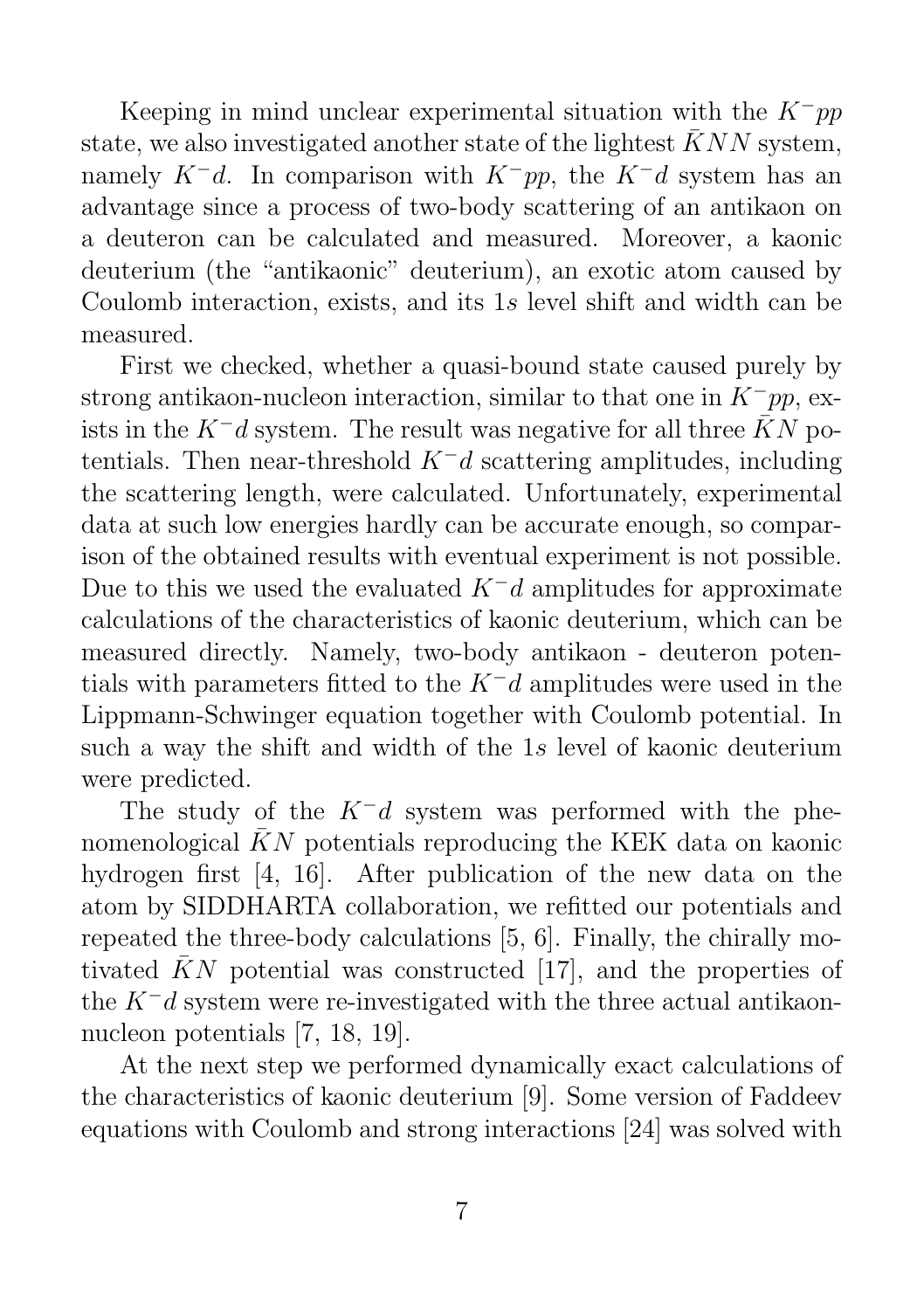simple complex antikaon-nucleon potentials. The dynamically exact 1s level shift and width, predicted in such a way, turned out to be quite close to those, obtained using the two-body approximation with the same input interactions.

Finally, we studied a three-body system, consisting of a nucleon and two antikaons,  $\overline{K}\overline{K}N$  [10]. The AGS equations with coupled  $\overline{K}\overline{K}N$  and  $\overline{K}\pi\Sigma$  channels were solved with the three actual antikaonnucleon potentials: one-pole, two-pole phenomenological potentials and the chirally motivated one. The quasi-bound state was found in the  $K^-K^-p$  system with smaller binding energy and larger width than that one in the  $K^-pp$  system.

Since all three-body calculations [11, 20] were performed with different versions of two-body interactions, we studied influence of the two-body input on the three-body results. We also performed several approximate calculations, in addition to the exact ones, in order to investigate an accuracy of the usually used approximate approaches.

Our calculations are connected with the actual experiments. In particular, the question of the possible existence of the quasi-bound state in the  $K^-pp$  system is still highly uncertain, therefore, new experiments are being planned and performed by HADES [31] and LEPS Collaborations [32], and in J-PARC [33]. Characteristics of kaonic deuterium hopefully will be measured by the SIDDHARTA-2 experiment at DAΦNE [34].

### 2 Structure of the thesis

The thesis consists of the original papers (included into Section 8) preceded by a structured description (Sections 1-7). The descriptive part is necessary especially for the papers devoted to the  $KNN$  system since during our work theoretical and experimental knowledge on  $\bar{K}N$  interaction had been changed. Due to this several versions of the antikaon-nucleon interaction models were constructed and used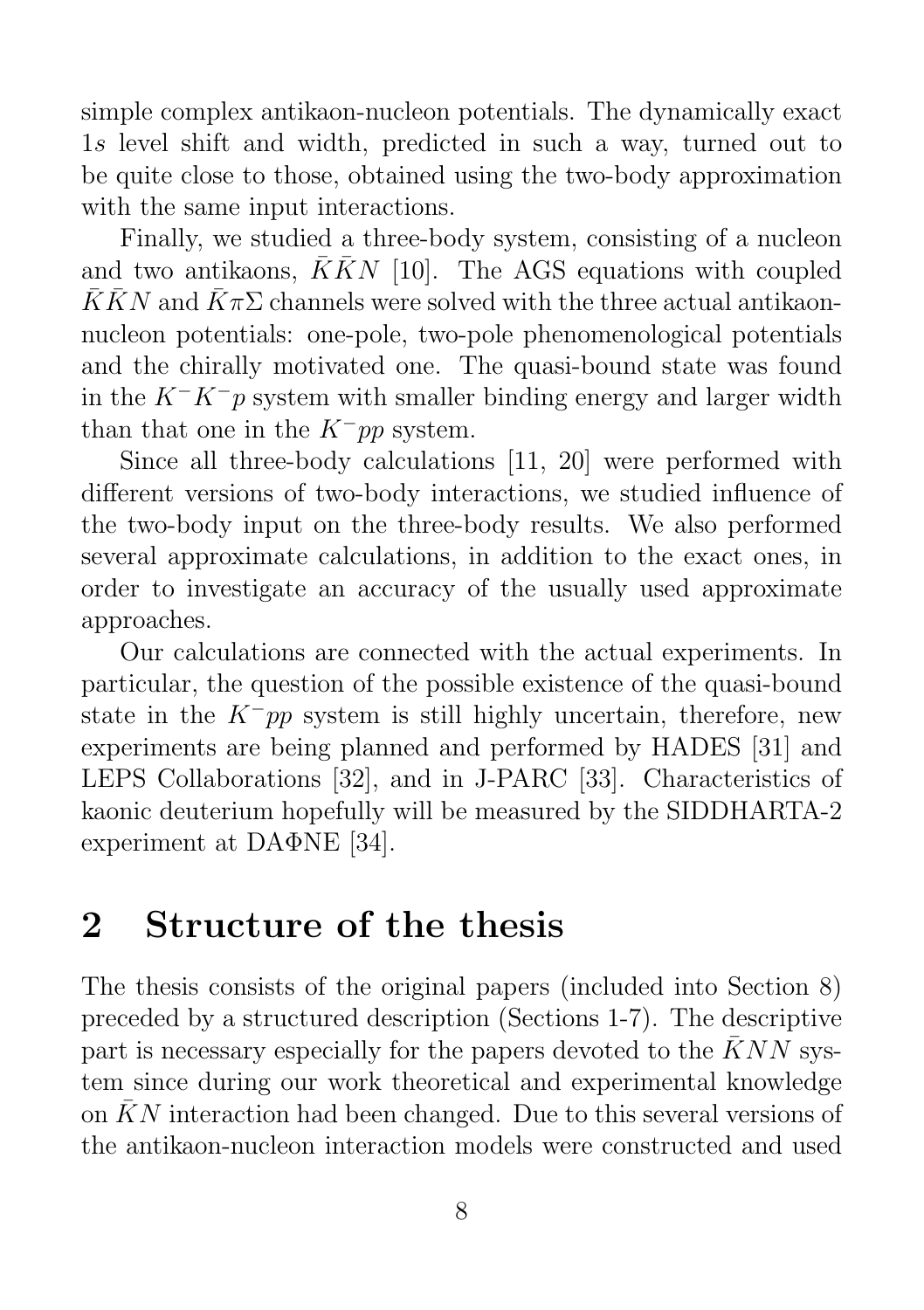in the three-body calculations. However, such repeated calculations, namely of the quasi-bound states in the  $K^-pp$  system or of the  $K^-d$ elastic scattering, does not mean simple usage of a new version of potentials only, but also something new.

The first Section of the thesis is introductory. The second Section is devoted to the two-body interactions, being the input for the three-body calculations. First, the experimental data on the antikaon-nucleon interaction are presented. Then the three versions of the  $\bar{K}N$  potentials, constructed for the three-body calculations and reproducing the experimental data, are described. Finally, several constructed models of the  $\Sigma N(-\Lambda N)$  and  $\overline{K}\overline{K}$  interactions are presented together with two versions of the NN interaction, used in the calculations.

Faddeev-type Alt-Grassberger-Sandhas equations with coupled channels, which were used for three-body calculations with purely strong interactions, are described in Section 3. The  $KNN - \pi \Sigma N$ and  $\overline{K}\overline{K}N - \overline{K}\pi\Sigma$  systems with different quantum numbers are considered.

Section 4 is devoted to the quasi-bound states in the  $K^-pp$ ,  $K^-d$ , and  $K^-K^-p$  systems, caused by the strong interactions. First, two ways of the quasi-bound state search are described: the direct search in the complex energy plane and the  $1/|\text{Det}(z)|^2$  method of searching for an under-threshold resonance in a system with coupled channels.

The exact results for the  $K^-pp$  system are discussed and compared with the approximate ones in Section 4.2. The search of a quasi-bound states in the  $K^-d$  system gave negative results, the reason is explained in Section 4.3. Finally, the characteristics of the quasi-bound state in the  $\bar{K}\bar{K}N$  system  $(K^-K^-p)$  are compared with those for the  $\bar{K}NN$  system  $(K^-pp)$ . Possibility of assosiating the predicted  $\overline{K}\overline{K}N$  quasi-bound state with experimental data on the  $\Xi(1950)$  state [35] is discussed.

The near-threshold  $K^-d$  scattering is considered in Section 5. First, dynamically exact calculations of the low-energy amplitudes,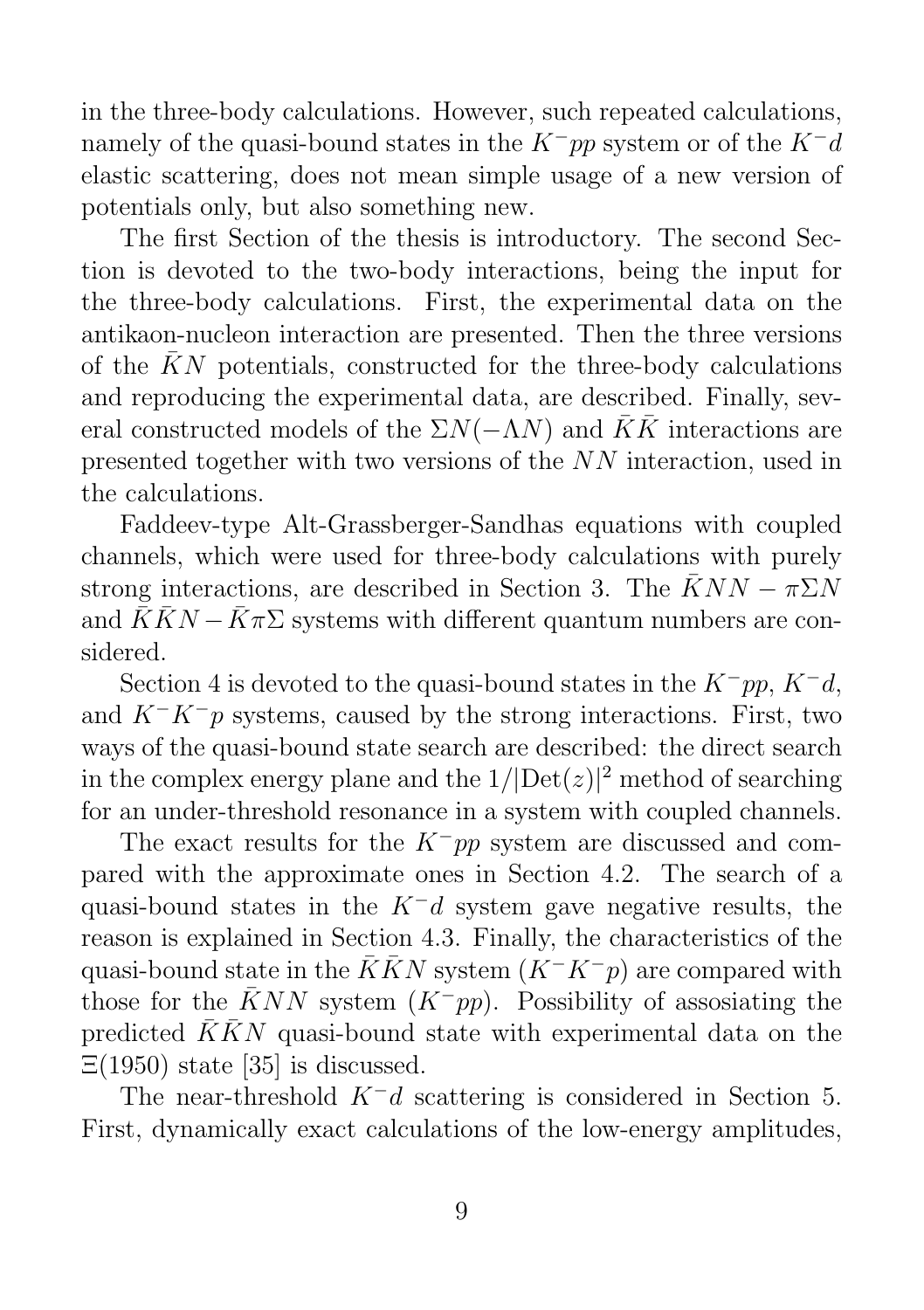including the  $K^-d$  scattering length, are described. Second, several approximate methods, usually used by other authors, are checked.

Section 6 starts with the description of approximate calculations of the kaonic deuterium. These calculations of the 1s level shift and width of the atom were performed with a two-body  $K^-$ -d potentials, which reproduces the elastic three-body  $K^-d$  amplitudes, discussed in Section 5. Section 6.2 contains information on the dynamically exact calculations of the atom. The Faddeev-type equations with Coulomb plus strong interactions are described there. The obtained exact results are compared with the approximate ones, and an accuracy of the approximation is demonstrated.

Conclusions are given in Section 7, and the original papers are included in the last Section.

#### 3 Resumé

The series of our exact or accurate calculations reported in [1]– [20] was devoted to the three-body antikaon nucleon systems, interesting exotic objects which could provide an important information about the antikaon nucleon interaction. Dynamically exact three-body Faddeev-type AGS equations with coupled channels were solved for investigation of different states and processes in the  $\bar{K}NN$ and  $\overline{K}\overline{K}N$  systems. Namely, quasi-bound states were predicted in  $K^-pp$  and  $K^-K^-p$ , their binding energies and widths were calculated; no quasi-bound state caused by strong interactions was found in the  $K^-d$  system. The scattering lengths of the  $K^-d$  system, the effective ranges and elastic near-threshold  $K^-d$  amplitudes were also evaluated. Finally, the 1s level shift and width of kaonic deuterium were predicted using two methods: the accurate two-body approximation and the exact Faddeev calculation with Coulomb interaction.

Different versions of the  $\bar{K}N$ ,  $\Sigma N$ , and  $\bar{K}\bar{K}$  potentials were constructed and used in the three-body calculations. It allowed investigation of the dependence of the three-body results on two-body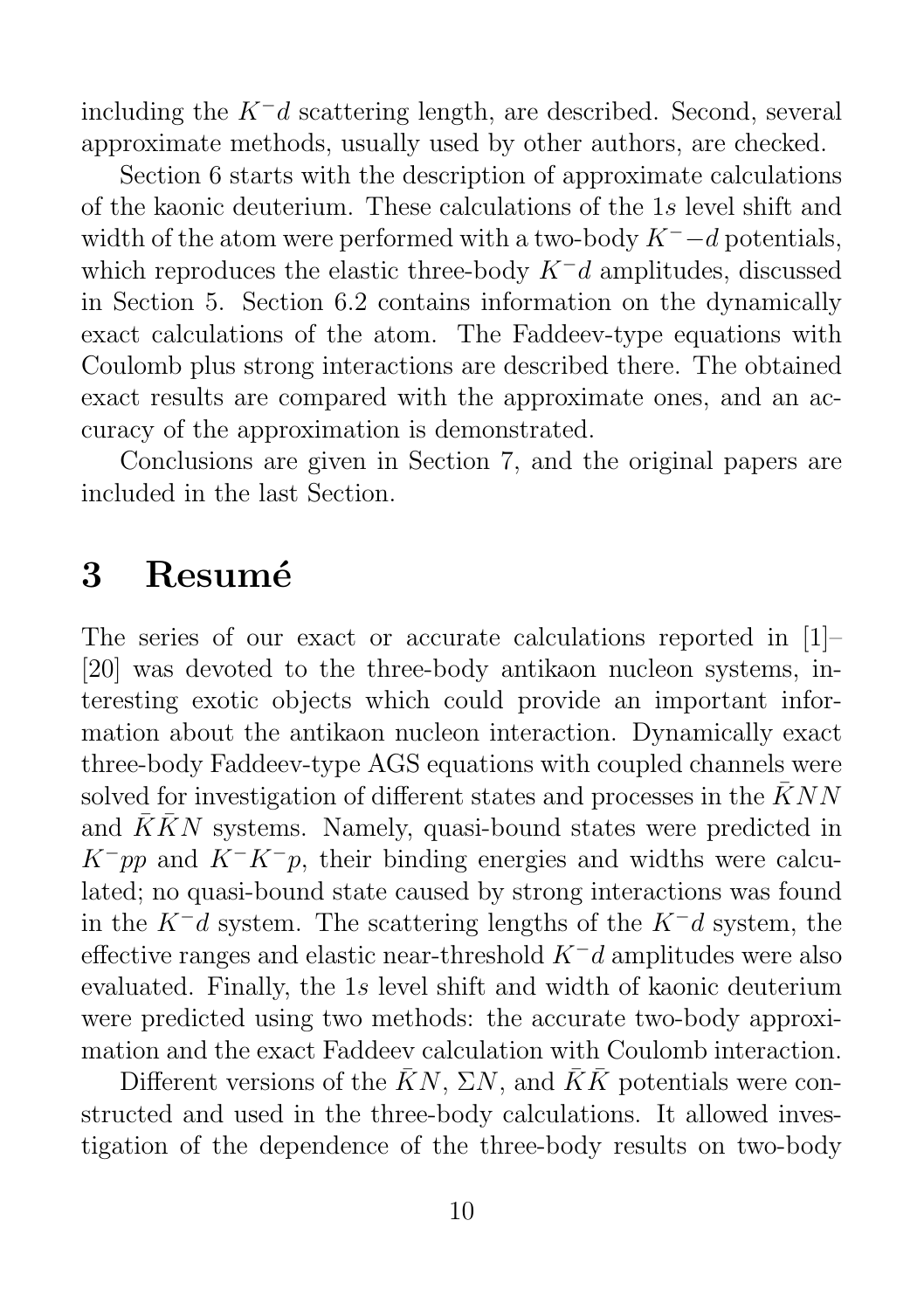input. In particular, three models of the antikaon-nucleon interaction were constructed: phenomenological  $\bar{K}N - \pi \Sigma$  potentials with one and two-pole structure of the  $\Lambda(1405)$  resonance and the chirally motivated  $\bar{K}N - \pi \Sigma - \pi \Lambda$  potential. All three potentials reproduce low-energy experimental data on  $K^-p$  scattering (the cross-sections and the threshold branching ratios) and the kaonic hydrogen with equally high accuracy.

It was found that while the quasi-bound state position strongly depends on the model of the  $\bar{K}N$  interaction, the near-threshold observables (K<sup>−</sup>d scattering length, 1s level shift and width of kaonic deuterium) are almost insensitive to it. Therefore, some conclusions on the number of poles of the  $\Lambda(1405)$  resonance and on the energy dependence of the  $\bar{K}N$  interaction could be done only if a high accuracy measurement of  $K^-pp$  binding energy and width will be done. While dependence of the three-body results on the  $\bar{K}N$  potentials is different for the different systems and processes, dependence of the three-body results on the  $NN$  and  $\Sigma N$  interactions is weak in all cases.

Additionally performed approximate calculations demonstrate an accuracy of commonly used approaches. Comparison of the exact results with some approximate ones revealed the most accurate approximations. Namely, the one-channel Faddeev calculations give for the  $K^-pp$  quasi-bound state results, which are very close to the coupled-channel calculations if the exact optical  $\bar{K}N$  potential is used. This fact gives a hope for four-body calculations, which are already very complicated without additional coupled-channel structure. It is necessary to note that the "exact optical" potential here is defined as the energy dependent potential, which exactly reproduces the elastic amplitudes of the corresponding potential with coupled channels.

As for the kaonic deuterium, influenced mainly by Coulomb interaction, the shift and width of its 1s level, caused by the strong interactions, is described quite accurately by our two-body approx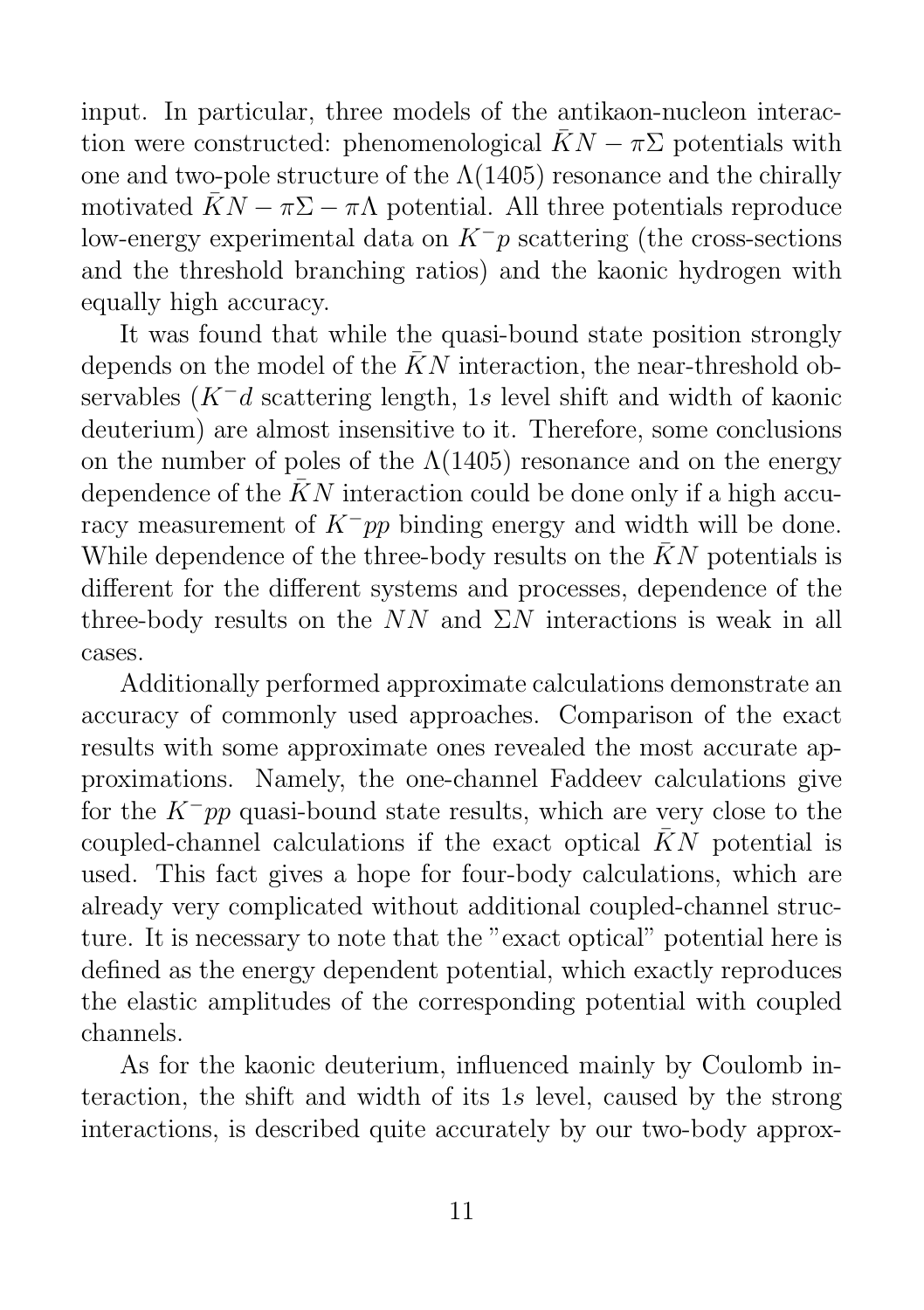imation. The strong  $K^- - d$  complex potential should herewith reproduce the exact elastic three-body  $K^-d$  amplitudes, and the Lippmann-Schwinger equation must be solved exactly with Coulomb plus the strong potentials.

The suggested  $1/|\text{Det}(z)|^2$  method of theoretical evaluation of an underthreshold resonance position and width is accurate for rather narrow and well pronounced resonances. It works well for the  $K^-pp$ quasi-bound state. The method could supplement the direct search of the pole, providing the first estimation and working as a control. It is free from the uncertainties, connected with the calculations on the complex plane, but needs to treat the logarithmic singularities in the kernels of the integral equations.

## 4 Presentation of the results

The results were published in 20 scientific papers, listed below. Two of them have 100+ citations, another two are cited by Particle Data Group. Nine papers are conference contributions published in refereed journals, one more is a review.

The results were also presented at 13 international conferences and 11 workshops, such as:

– 18th International IUPAP Conference on Few-Body Problems in Physics (Santos, S˜ao Paulo, Brazil, August 21–26, 2006),

– IX International Conference on Hypernuclear and Strange Particle Physics (Johannes Gutenberg-Universität Mainz, Germany, October 10–14, 2006),

– International Conference on Exotic Atoms (EXA 2008) (Vienna, Austria, September 15–18, 2008),

– The 10 International Conference on Hypernuclear and Strange Particle Physics ("Hyp-X") ("RICOTTI" in Tokai, Ibaraki, Japan, September 14–18, 2009), and others.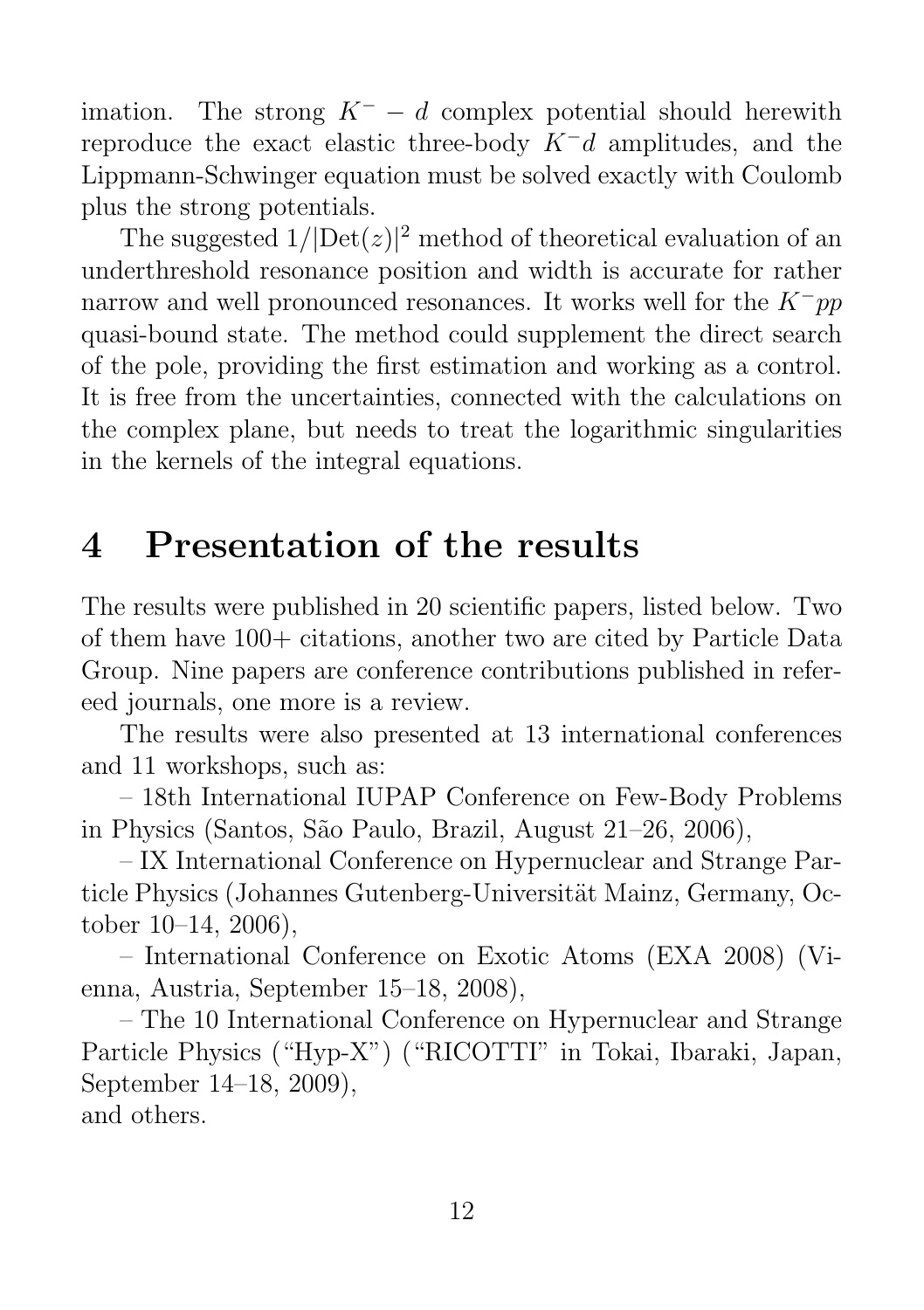### List of papers, on which the thesis is based

- [1] N.V. Shevchenko, A. Gal, J. Mareš: Faddeev calculation of a  $K^-$ pp quasi-bound state. Phys. Rev. Lett. 98, 082301 (2007) • 179 citations
- [2] N.V. Shevchenko, A. Gal, J. Mareš, J. Révai:  $\bar{K}NN$  quasi-bound state and the  $\bar{K}N$  interaction: coupledchannel Faddeev calculations of the  $\bar{K}NN - \pi \Sigma N$  system. Phys. Rev. C 76, 044004 (2007) • 160 citations
- [3] J. Révai, N.V. Shevchenko: Isospin mixing effects in low-energy  $\bar{K}N - \pi \Sigma$  interaction. Phys. Rev. C 79, 035202 (2009) • cited by PDG
- [4] N.V. Shevchenko: One- versus two-pole  $\bar{K}N-\pi\Sigma$  potential:  $K^-d$  scattering length. Phys. Rev. C 85, 034001 (2012) • cited by PDG
- [5] N.V. Shevchenko: Near-threshold K<sup>−</sup>d scattering and properties of kaonic deuterium. Nucl. Phys. A 890-891, 50-61 (2012)
- [6] N.V. Shevchenko: Scattering and bound states in the  $K^-d$  system. Phys. Atom. Nucl. 77, 496-503 (2014)
- [7] N.V. Shevchenko, J. Révai: Faddeev calculations of the  $\bar{K}NN$  system with chirallymotivated  $\bar{K}N$  interaction. I. Low-energy K<sup>-</sup>d scattering and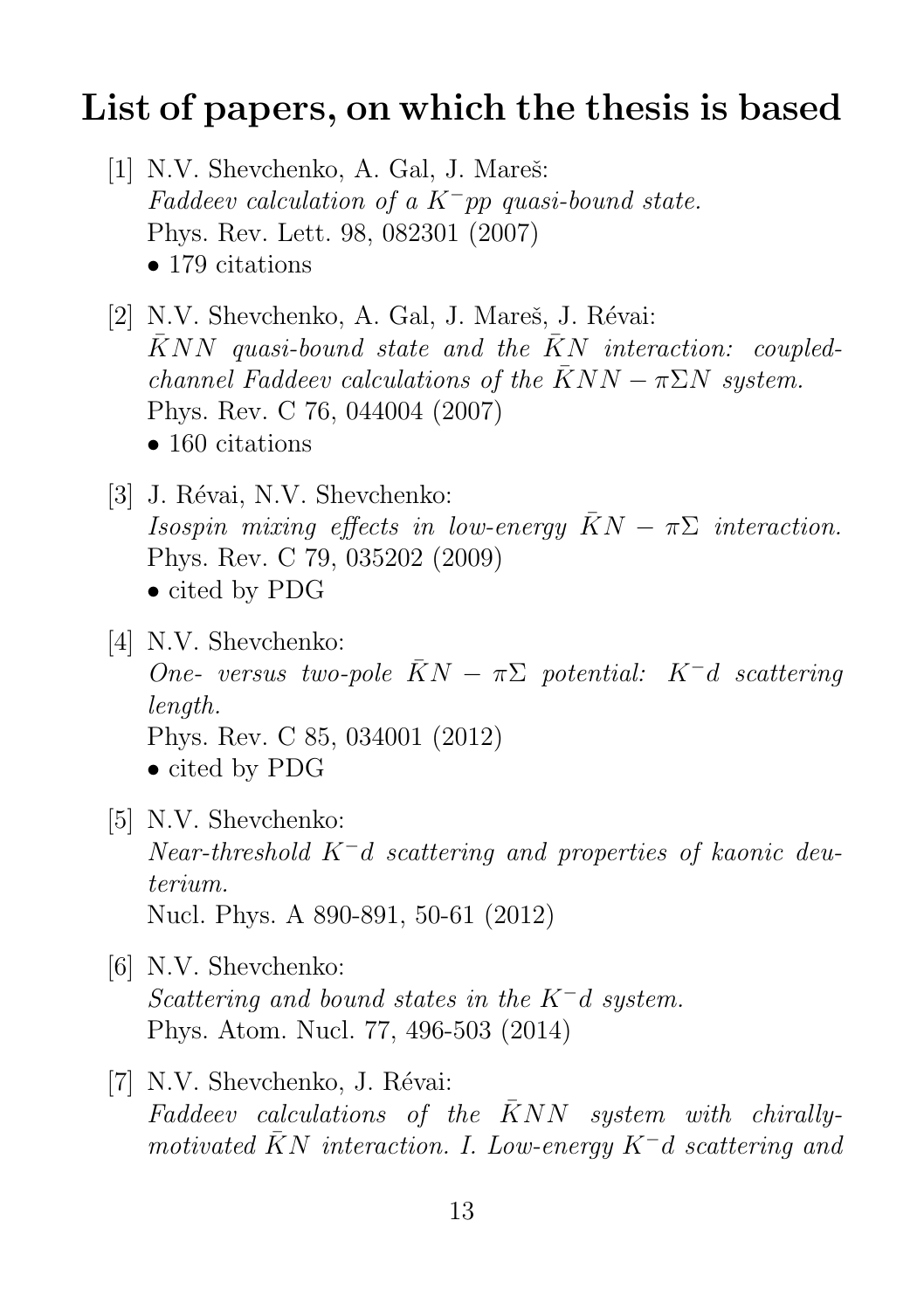antikaonic deuterium. Phys. Rev. C 90, 034003 (2014)

- [8] J. Révai, N.V. Shevchenko: Faddeev calculations of the  $\bar{K}NN$  system with chirallymotivated  $\bar{K}N$  interaction. II. The K<sup>-</sup>pp quasi-bound state. Phys. Rev. C 90, 034004 (2014)
- [9] P. Doleschall, J. Révai, N.V. Shevchenko: Three-body calculation of the 1s level shift in kaonic deuterium. Phys. Lett. B 744, 105-108 (2015)
- [10] N.V. Shevchenko, J. Haidenbauer: Exact calculations of a quasi-bound state in the  $\bar{K}\bar{K}N$  system. Phys. Rev. C 92, 044001 (2015)
- [11] N.V. Shevchenko: Three-body antikaon-nucleon systems. Few Body Syst. 58, 6 (2017) • a review
- [12] N.V. Shevchenko, J. Mareš, A. Gal: Search for a  $K^-pp$  bound state. Nucl. Phys. A 790, 659c-662c (2007)
- [13] N.V. Shevchenko, J. Révai: Isospin mixing  $KN - \pi \Sigma$  interaction and  $KNN - \pi \Sigma N$  quasibound state. Few Body Syst. 44, 187-189 (2008)
- [14] N.V. Shevchenko, J. Révai: Phenomenological  $KN$  interaction with isospin-breaking effects. Hyperfine Interact. 193, 229-235 (2009)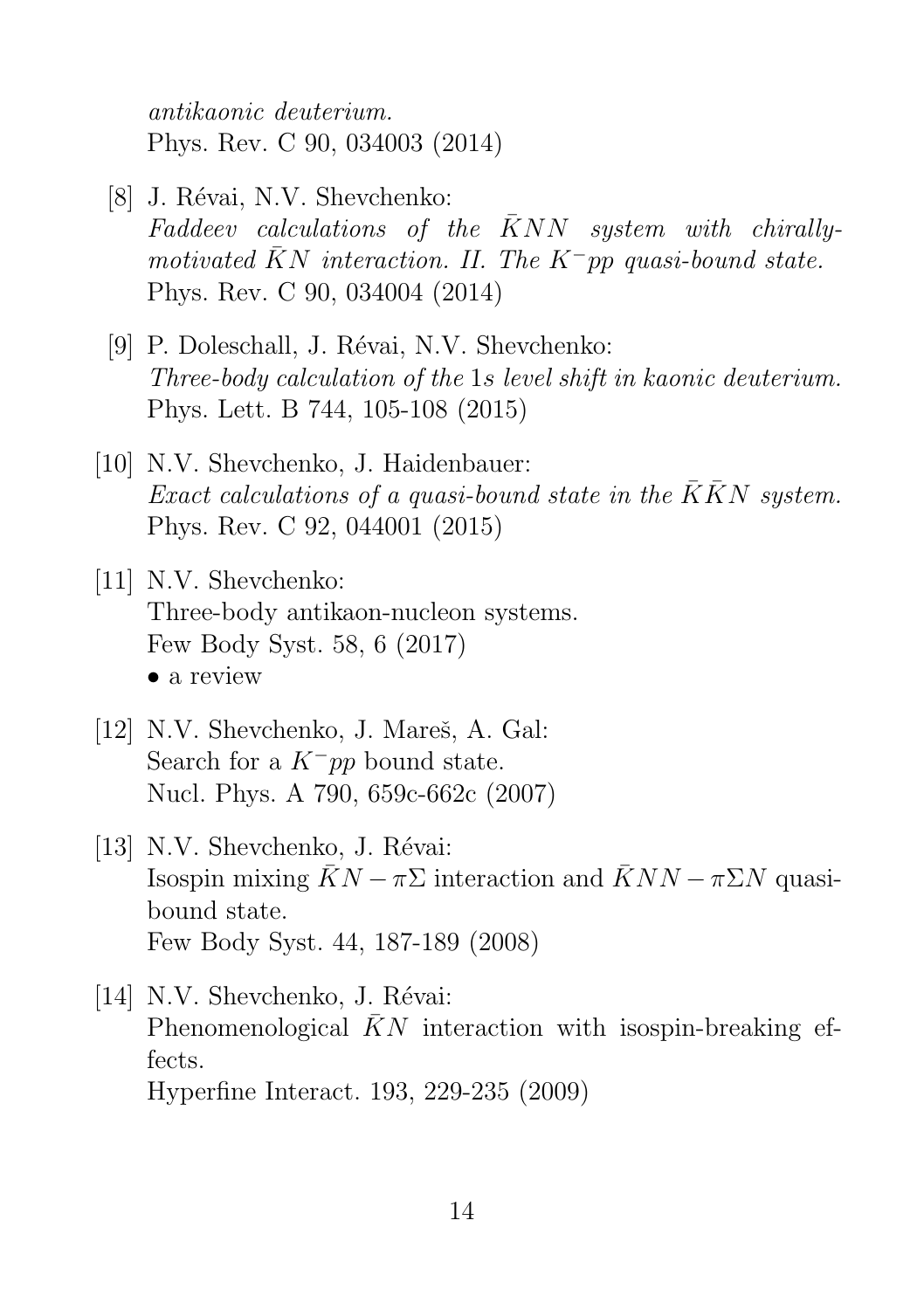- [15] N.V. Shevchenko, J. Révai: Phenomenological  $\bar{K}N$  interaction with isospin-breaking effects and  $\bar{K}NN$  system. Int. J. Mod. Phys. A 24, 572-575 (2009)
- [16] N.V. Shevchenko: Coupled-Channel Faddeev calculations of K<sup>−</sup>d scattering length. Few-Body Syst., 50, 335-338 (2011)
- [17] N.V. Shevchenko: Faddeev Treatment of the Quasi-Bound and Scattering States in the  $\bar{K}NN - \pi \Sigma N$  System. Few Body Syst. 54, 1187-1189 (2013)
- [18] N.V. Shevchenko: Accurate treatment of the scattering and atomic states in the  $K^-d$  system. Nucl. Phys. A 914, 321-325 (2013)
- [19] N.V. Shevchenko: Faddeev treatment of the quasi-bound and scattering states in the  $\overline{K}NN - \pi \Sigma N$  system: new results. Few Body Syst. 55, 745-748 (2014)
- [20] N.V. Shevchenko: Different properties of the  $\bar{K}NN$  and  $\bar{K}\bar{K}N$  systems. Few-Body Syst. 58, 63 (2017)

#### Other references

[21] Y. Akaishi, T. Yamazaki: Nuclear  $\bar{K}$  bound states in light nuclei. Phys. Rev. C 65, 044005 (2002)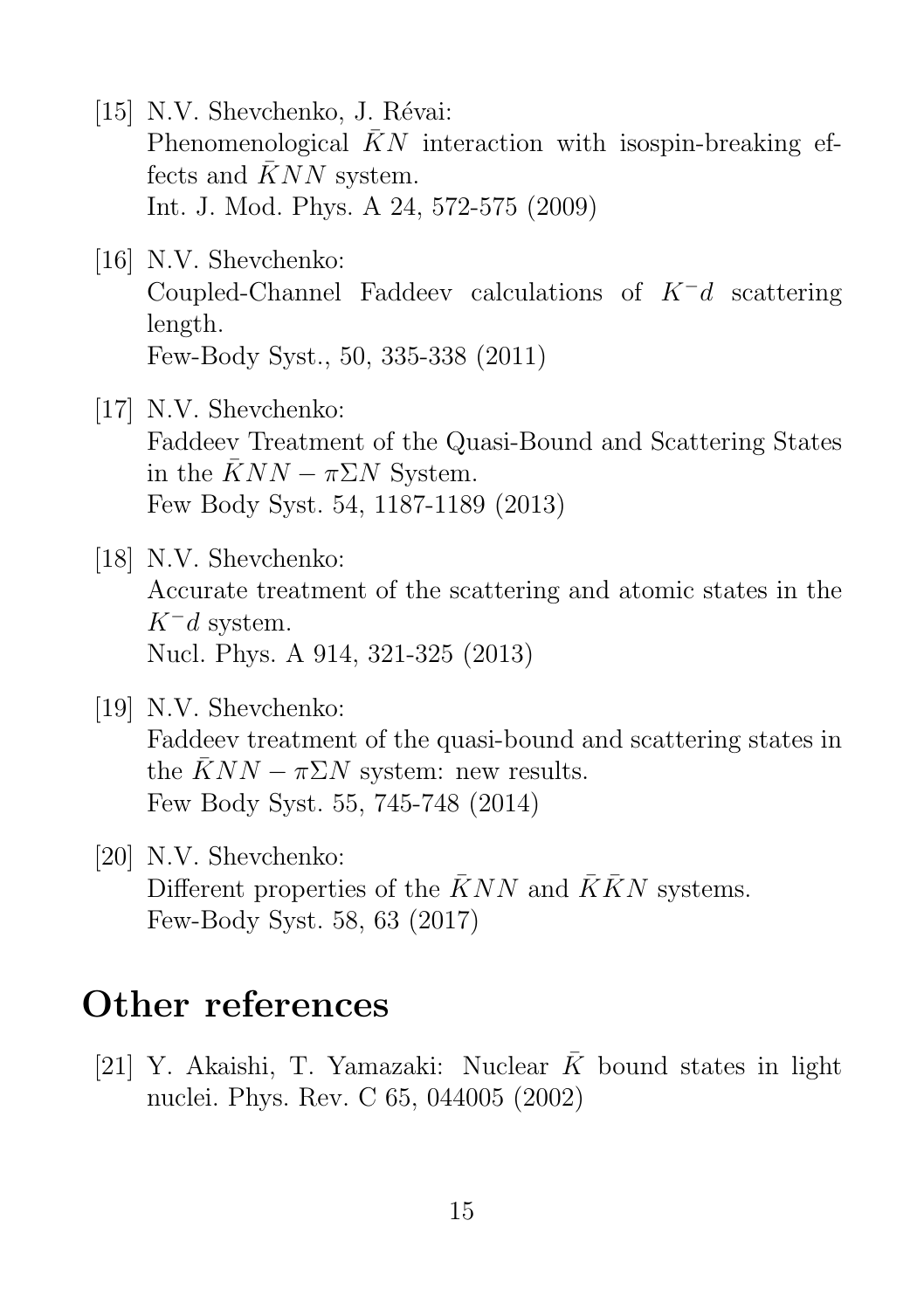- [22] T. Yamazaki, Y. Akaishi:  $(K^-, \pi^-)$  production of nuclear  $\bar{K}$ bound states in proton-rich systems via  $\Lambda^*$  doorways. Phys. Lett. B 535, 70 (2002)
- [23] E.O. Alt, P. Grassberger, W. Sandhas: Reduction of the three-particle collision problem to multi-channel two-particle Lippmann-Schwinger equations. Nucl. Phys. B 2, 167 (1967)
- [24] Z. Papp, W. Plessas: Coulomb-Sturmian separable expansion approach: Three-body Faddeev calculations or Coulomb-like interactions. Phys. Rev. C 54, 50 (1996)
- [25] M. Iwasaki et al.: Observation of kaonic hydrogen  $K_{\alpha}$  X rays. Phys. Rev. Lett. 78, 3067 (1997)
- [26] M. Bazzi et al. (SIDDHARTA Collaboration): A new measurement of kaonic hydrogen X-rays. Phys. Lett. B 704, 113 (2011)
- [27] U.-G. Meißner, U. Raha, A. Rusetsky: Spectrum and decays of kaonic hydrogen. Eur. Phys. J. C 35, 349 (2004)
- [28] M. Agnello et al.: Evidence for a kaon-bound State K<sup>−</sup>pp produced in K<sup>−</sup> absorption reactions at rest. Phys. Rev. Lett. 94, 212303 (2005)
- [29] G. Bendiscioli et al.: Search for signals of bound  $\bar{K}$  nuclear states in antiproton  $-4$ He annihilations at rest. Nucl. Phys. A 789, 222 (2007)
- [30] T. Yamazaki et al.: Indication of a deeply bound and compact  $K^-pp$  state formed in the  $pp \to p\Lambda K^+$  reaction at 2.85 GeV. Phys. Rev. Lett. 104, 132502 (2010)
- [31] L. Fabbietti et al.:  $p\Lambda K^+$  final state: towards the extraction of the  $ppK^-$  contribution. Nucl. Phys. A 914, 60 (2013)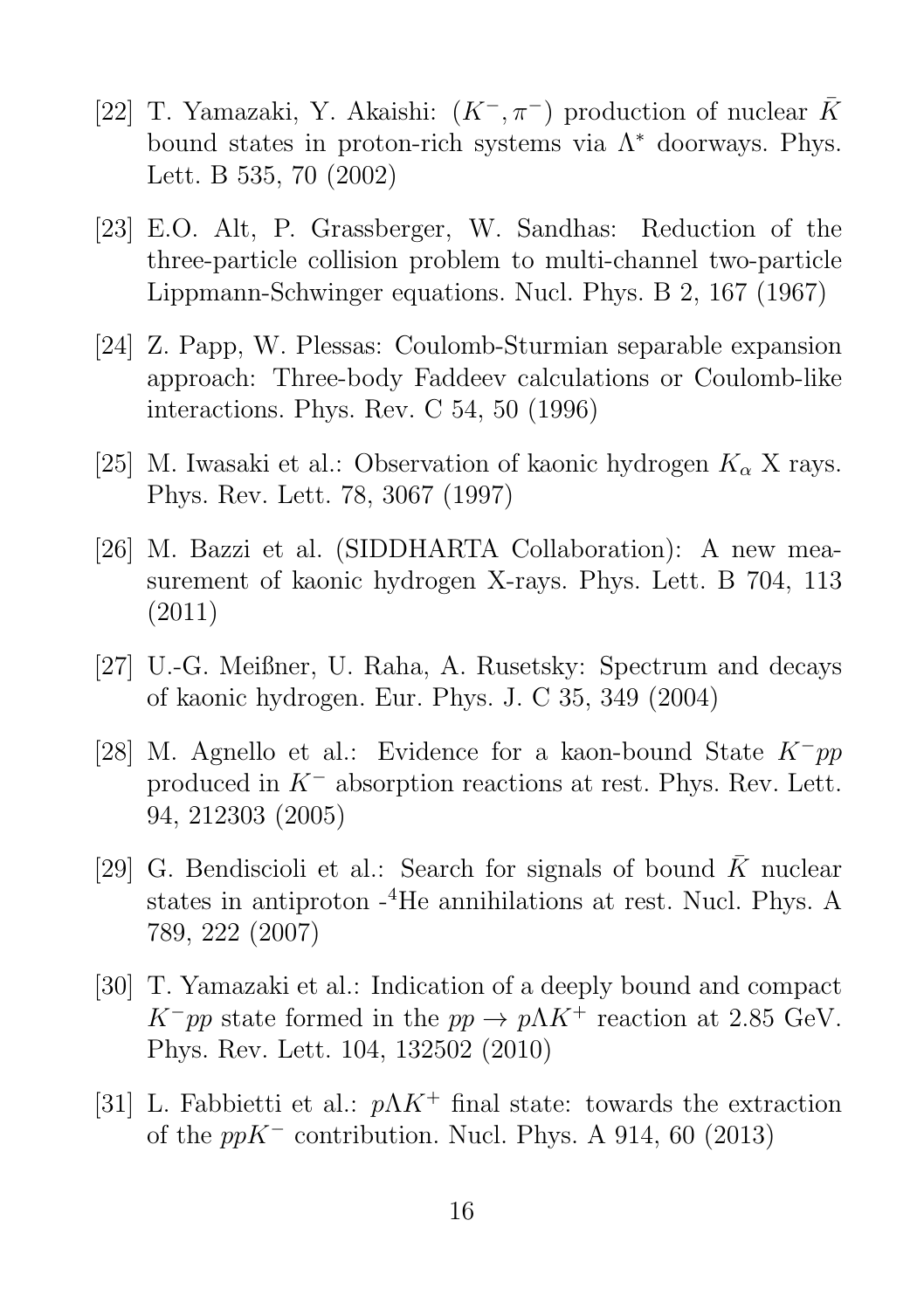- [32] A.O. Tokiyasu et al.: Search for the K<sup>−</sup>pp bound state via  $\gamma d \to K^+\pi^- X$  reaction at  $E_{\gamma} = 1.5 - 2.4$  GeV. Phys. Lett. B 728, 616 (2014)
- [33] S. Ajimura et al.: A search for deeply-bound kaonic nuclear state at the J-PARC E15 experiment. Nucl. Phys. A 914, 315 (2013)
- [34] C. Curceanu et al.: Unlocking the secrets of the kaon-nucleon/nuclei interactions at low-energies: The SIDDHARTA(-2) and the AMADEUS experiments at the DAΦNE collider. Nucl. Phys. A 914, 251 (2013)
- [35] K.A. Olive et al. (Particle Data Group): The Review of Particle Physics (2015). Chin. Phys. C, 38, 090001 (2014) and 2015 update
- [36] M. Sakitt et al.: Low-energy K<sup>−</sup>-meson interactions in hydrogen. Phys. Rev. 139, B 719 (1965)
- [37] J.K. Kim: Low-energy K<sup>−</sup>-p interaction and interpretation of the 1405-MeV  $Y_0^*$  resonance as a  $\bar{K}N$  bound state. Phys. Rev. Lett. 14, 29 (1965)
- [38] J.K. Kim: Multichannel phase-shift analysis of  $\bar{K}N$  interaction in the region 0 to 550 MeV/c. Phys. Rev. Lett. 19, 1074 (1967)
- [39] W. Kittel, G. Otter, I. Wacek: The K<sup>−</sup> proton charge exchange interactions at low energies and scattering lengths determination. Phys. Lett. 21, 349 (1966)
- [40] J. Ciborowski et al.: Kaon scattering and charged Sigma hyperon production in  $K^-p$  interactions below 300 MeV/c. J. Phys. G 8, 13 (1982)
- [41] D. Evans et al.: Charge-exchange scattering in  $K^-p$  interactions below 300 MeV/c. J. Phys. G 9, 885 (1983)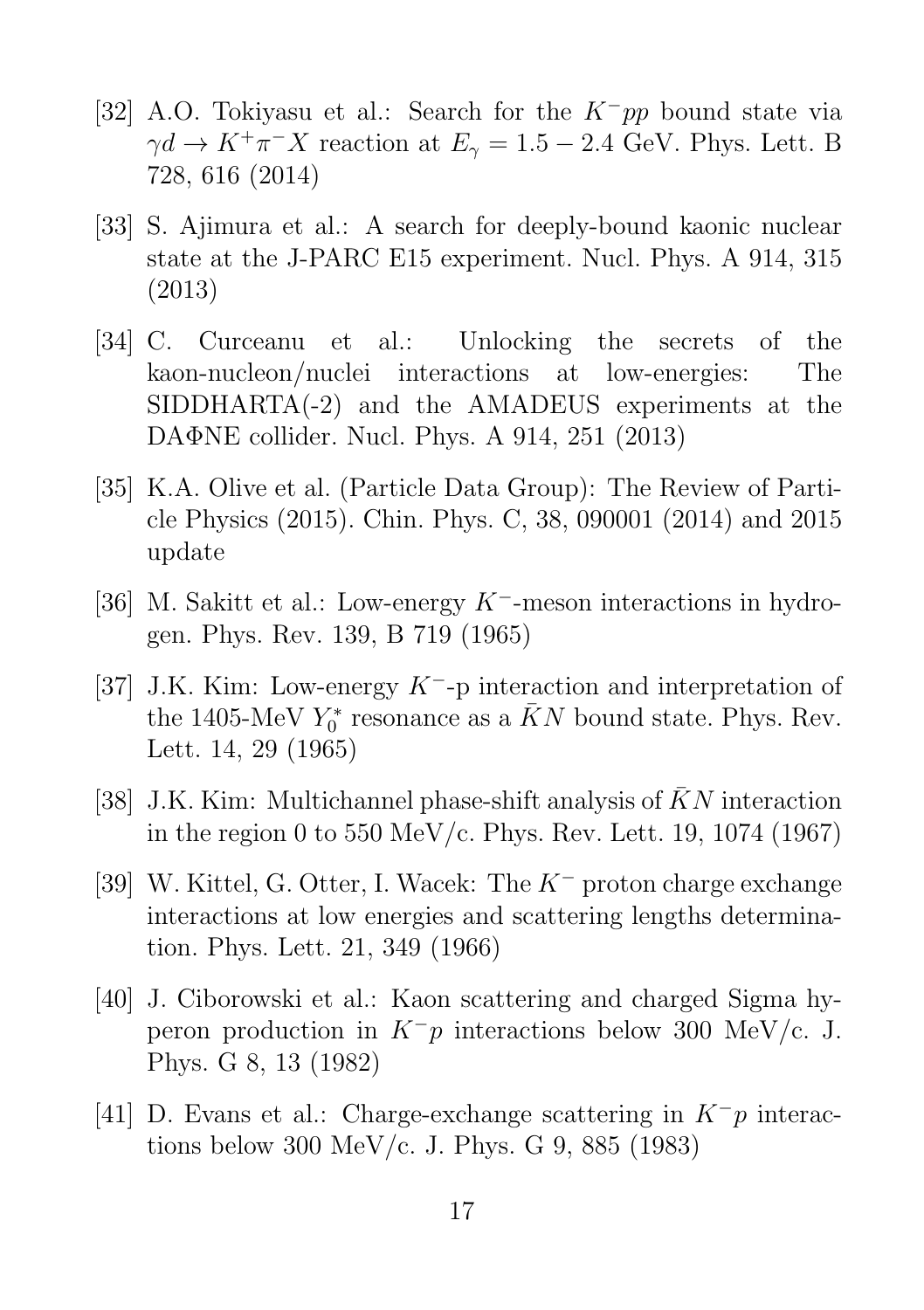- [42] D.N. Tovee et al.: Some properties of the charged  $\Sigma$  hyperons. Nucl. Phys. B 33, 493 (1971)
- [43] R.J. Nowak et al.: Charged  $\Sigma$  hyperon production by  $K^-$  meson interactions at rest. Nucl. Phys. B 139, 61 (1978)
- [44] G. Beer et al.: Measurement of the kaonic hydrogen X-ray spectrum. Phys. Rev. Lett. 94, 212302 (2005)
- [45] B. Borasoy, R. Nißler, W. Weise: Kaonic hydrogen and  $K^-p$ scattering. Phys. Rev. Lett. 94, 213401 (2005)
- [46] S. Deser et. al.: Energy level displacements in pi-mesonic atoms. Phys. Rev. 96, 774 (1954)
- [47] J. Révai, N.V. Shevchenko: On extracting information about hadron-nuclear interaction from hadronic atom level shifts. Few Body Syst. 42, 83 (2008)
- [48] J.A. Oller, U.-G. Meißner: Chiral dynamics in the presence of bound states: kaon-nucleon interactions revisited. Phys. Lett. B 500, 263 (2001)
- [49] K. Moriya (for the CLAS Collaboration): Measurement of the  $\Sigma$ π photoproduction line shapes near the  $\Lambda(1405)$ . Phys. Rev. C 87, 035206 (2013)
- [50] G. Alexander et al.: Study of the  $\Lambda N$  system in low-energy  $\Lambda - p$  elastic scattering. Phys. Rev. 173, 1452 (1968)
- [51] B. Sechi-Zorn,B. Kehoe, J. Twitty, R.A. Burnstein: Lowenergy Λ-proton elastic scattering. Phys. Rev. 175, 1735 (1968)
- [52] F. Eisele et al.: Elastic  $\Sigma^{\pm}p$  scattering at low energies. Phys. Lett. B 37, 204 (1971)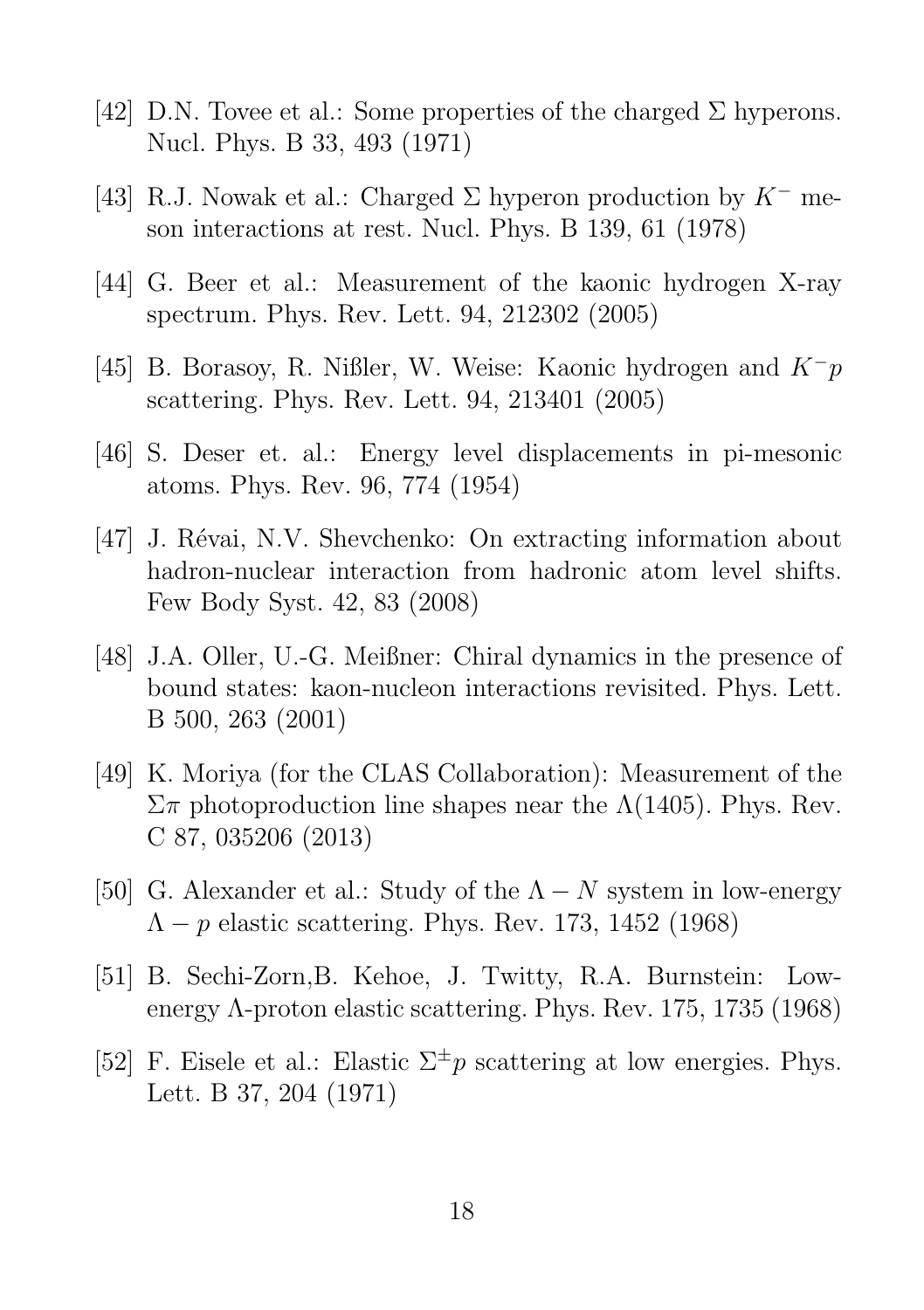- [53] R. Engelmann, H. Filthuth, V. Hepp, E. Kluge: Inelastic Σ<sup>−</sup>pinteractions at low momenta. Phys. Lett. 21, 587 (1966)
- [54] V. Hepp, M. Schleich: A new determination of the capture ratio  $r_c = \frac{\Sigma^- p \rightarrow \Sigma^0 n}{(\Sigma^- p \rightarrow \Sigma^0 n) + (\Sigma^- n)}$  $\frac{\sum^{\infty} p \to \sum^{\infty} n}{(\sum^{\infty} p \to \sum^{\infty} n) + (\sum^{\infty} p \to \Lambda^{\infty} n)},$  the  $\Lambda^0$ -lifetime and the  $\Sigma^+ - \Lambda^0$ mass difference. Z. Phys. 214, 71 (1968)
- [55] D. Lohse, J.W. Durso, K. Holinde, J. Speth: Meson exchange model for pseudoscalar meson-meson scattering. Nucl. Phys. A 516, 513 (1990)
- [56] G. Janssen, B.C. Pearce, K. Holinde, J. Speth: Structure of the scalar mesons  $f_0(980)$  and  $a_0(980)$ . Phys. Rev. D 52, 2690 (1995)
- [57] S.R. Beane et al. (NPLQCD Collaboration): The  $K^+K^+$  scattering length from lattice QCD. Phys. Rev. D 77, 094507 (2008)
- [58] K. Sasaki et al. (PACS-CS Collaboration): Scattering lengths for two pseudoscalar meson systems. Phys. Rev. D 89, 054502 (2014)
- [59] H. Zankel, W. Plessas, J. Haidenbauer: Sensitivity of N-d polarization observables on the off-shell behavior of the N-N interaction. Phys. Rev. C 28, 538 (1983)
- [60] P. Doleschall: private communication
- [61] R.B. Wiringa, V.G.J. Stoks, R. Schiavilla: Accurate nucleonnucleon potential with charge-independence breaking. Phys. Rev. C 51, 38 (1995)
- [62] J. Révai: Signature of the  $\Lambda(1405)$  resonance in neutron spectra from the  $K^- + d$  reaction. Few Body Syst. 54, 1865-1876 (2013); Few Body Syst. 54, 1877 (2013)